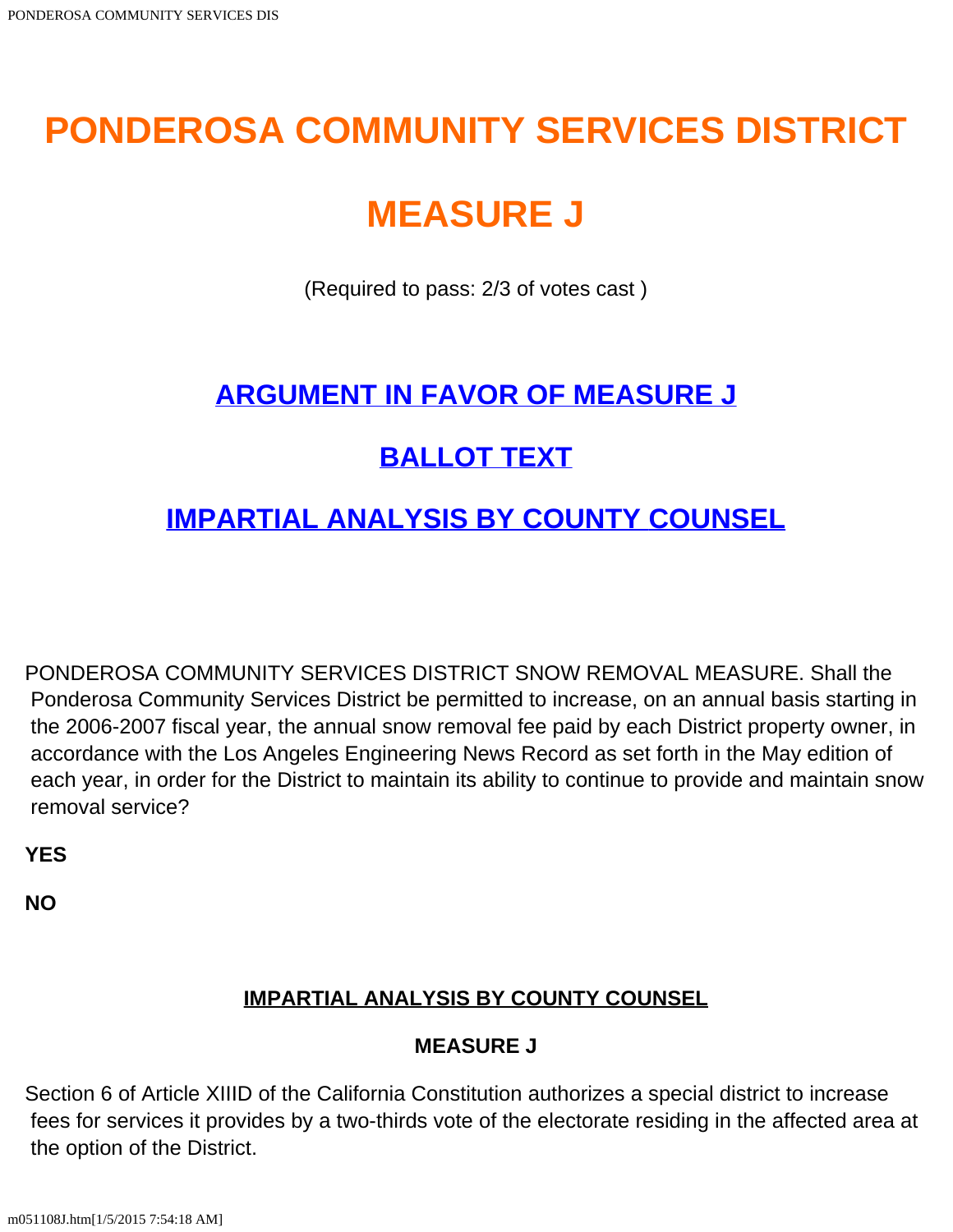The Ponderosa Community Services District proposes to authorize annual increases in the fees it may charge for Snow Removal Service beginning in the 2006-2007 fiscal year in accordance with increases in cost indexes applicable to such Service in the Engineering News Record for the city of Los Angeles published in the first week of May of each year. The District may temporarily suspend the collection of any increase in fees in any year if necessary to avoid collecting fees in amounts that are more than the cost of providing the Service.

Any increased fees shall be allocated per property parcel in the same manner as existing fees are allocated, and shall be collected by the District in accordance with procedures for collecting existing fees. The current annual fees for the Snow Removal Service are as follows:

1) Unimproved Residential Lots: \$126.00 per parcel; 2) Improved Residential Lots: \$299.00 per parcel; 3) Unimproved Commercial Lots: \$161.00 per parcel; 4) Improved Commercial Lots: \$345.00 per parcel; and, 5) Oversized Lots (greater or equal to the size of two average-sized lots): \$531.00 per parcel.

The measure's stated purpose is to provide the revenue necessary to maintain the snow removal services since the District has determined that the current fees do not cover the costs of providing such snow removal service.

The measure makes no change to existing law. The electors entitled to vote on this measure are the registered voters within the boundaries of the District. If the measure is not approved by at least two-thirds of the votes cast on the measure, the measure will fail and the authorization for increasing the fees will not be implemented.

#### KATHLEEN BALES-LANGE

Tulare County Counsel

By: Judy Chapman

<span id="page-1-0"></span>Deputy County Counsel

### **ARGUMENT IN FAVOR OF MEASURE J**

The Ponderosa Community Services District contracts with an outside contractor to provide snow removal service for the properties within the District. The contractor has increased the cost of the contract annually for several years with the PCSD absorbing the increased cost. Due to the increasing costs, the District proposes adding a clause to the current snow removal schedule of fees that allows the PCSD Board the discretion to increase the fees if necessary. The increase will be based on the Construction Cost Index of the Los Angeles Engineering News Record edition published in the first week of May of each year. The clause will go into effect at the beginning of the fiscal year 2006-2007. For example if the Construction Cost Index reported a 5.9% increase in the May edition, your current fee would be increased by 5.9%. If the Board